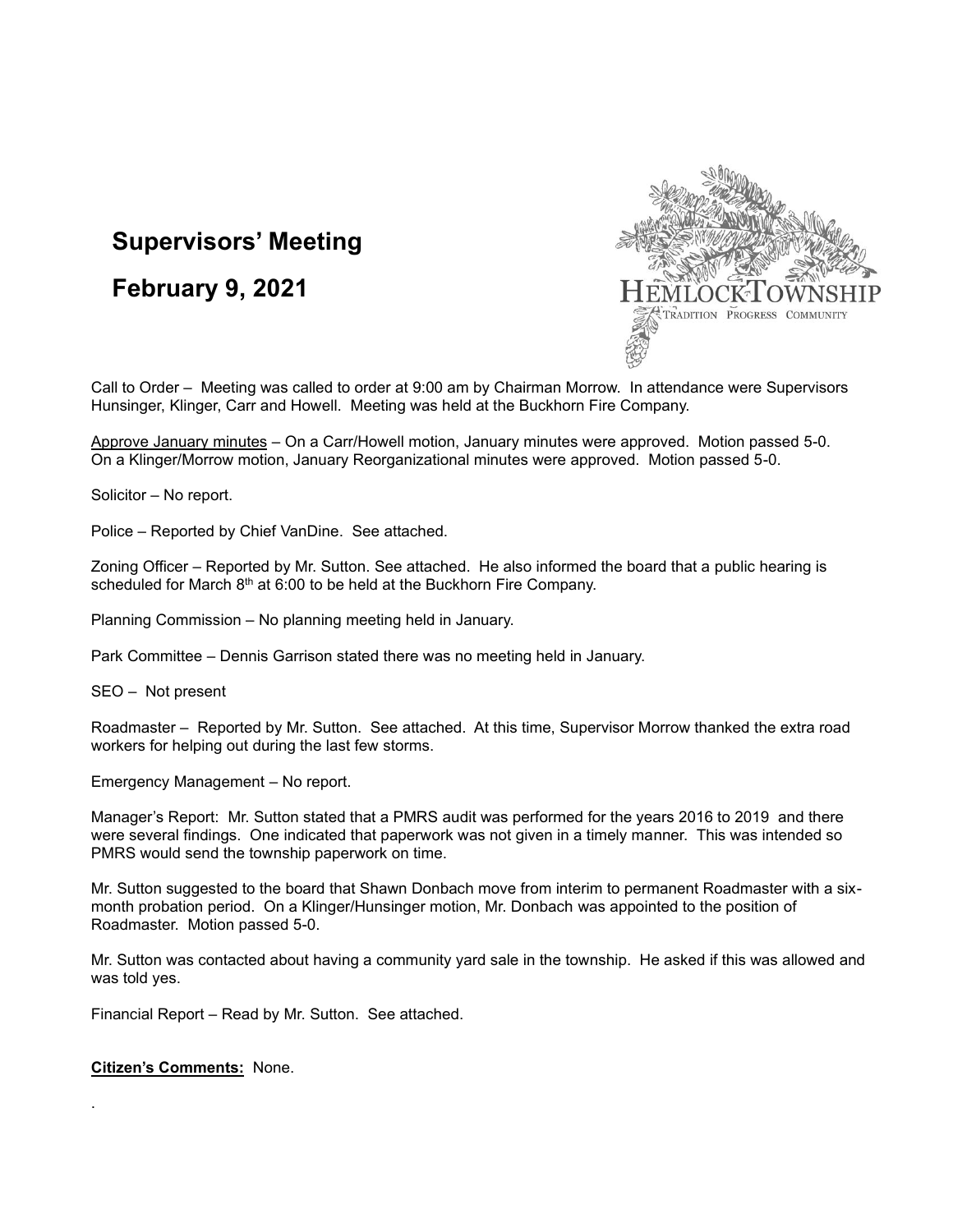#### **Old Business:** None.

### **New Business:**

- **1. Walmart Tax Appeal - Settlement** Walmart's tax appeal was granted for the years 2019 and 2020. Solicitor Lewis asked their attorney if we could do this by a tax credit over the next several years. In their stipulation, it was agreed to take a tax credit, but they want in all in 2021. Attorney Lewis needs the authority to sign the agreement. Supervisor Howell asked if this could be appealed but was told no because it was for 2019 and 2020 taxes. On a Carr/Hunsinger motion, Solicitor Lewis was authorized to sign the agreement. Motion passed 5-0.
- **2. Horse Farm Court Extension** Ted Oman requested a ninety-day extension for the Horse Farm Court plans. On a Klinger/Hunsinger motion, extension was granted. Motion passed 5-0.
- **3. Advertise for Equipment and material** Mr. Sutton stated he would like to advertise for bids for equipment and material. This is done on a yearly basis. On a Klinger/Morrow motion, advertisement was approved. Motion passed 5-0.
- **4. Apple Avenue land sale** A property owner on Apple Avenue contacted Mr. Sutton and said she was interested in purchasing land near her home that is owned by the township. This property is all on an embankment and includes a cul-de-sac. This would involve costs of survey, advertisement and attorney fees that may not be recompensed. There is also a bidding requirement and the interested property owner may not win the sealed bid. After further discussion, a Morrow/Hunsinger motion was made to pass on this land sale. Motion passed 5-0.
- **5. Junk Yard License Renewal** Madelyn Spencer paid her renewal fee for her junk yard license.
- **6. Emergency Declaration – Storm Orlena** On a Morrow/Carr motion, a state of emergency declaration was ratified for storm Orlena. Motion passed 5-0.
- **7. Dirt and Gravel Road Grant Application** Mr. Sutton stated that he and Shawn Donbach would like to apply for a dirt and gravel grant for Brobst Drive extension to the top of Mourey Drive. On a Klinger/ Hunsinger motion, permission was given to proceed with the grant application. Motion passed 5-0.
- **8. Police Step Promotions** There are two step promotions for the police. This will take place prior to next month's meeting. Officer Dietterick will move from Patrolman II to Patrolman III and Officer Pries will move from probationary position to Patrolman I. On a Hunsinger/Klinger motion, promotions were approved. Motion passed 5-0.
- **9. Road Dust Material** Mr. Sutton would like to advertise for road dust oil that will be available this year at the expense of the homeowner. On a Hunsinger/Morrow motion, consent was given to advertise. Motion passed 5-0.

#### **Other Business:**

Supervisor Klinger suggested hiring a fourth person for the road crew. Mr. Sutton stated at the end of the last discussion regarding this that everyone would keep their ears and eyes open for a 32 hour a week person.

Reverend Moore said he was contacted by a several residents of Fernville regarding shoveling the sidewalks. They stated they made several calls to the office. Mr. Sutton said a call did come into the office and the person did not leave her name. She was told that the shoveling would occur after the roads were taken care of.

Dennis Garrison asked if the supervisors plan on opening the park. Mr. Sutton said as far as he knew, the park would be opened in the spring – the latter part of April or early May.

Supervisor Howell asked about changing the compensation for the tax collector. Solicitor Lewis said there is a small window of time to do this in the year the collector is running for office. He said some municipalities lowered the compensation and then people are not interested in running, so it was done by the county.